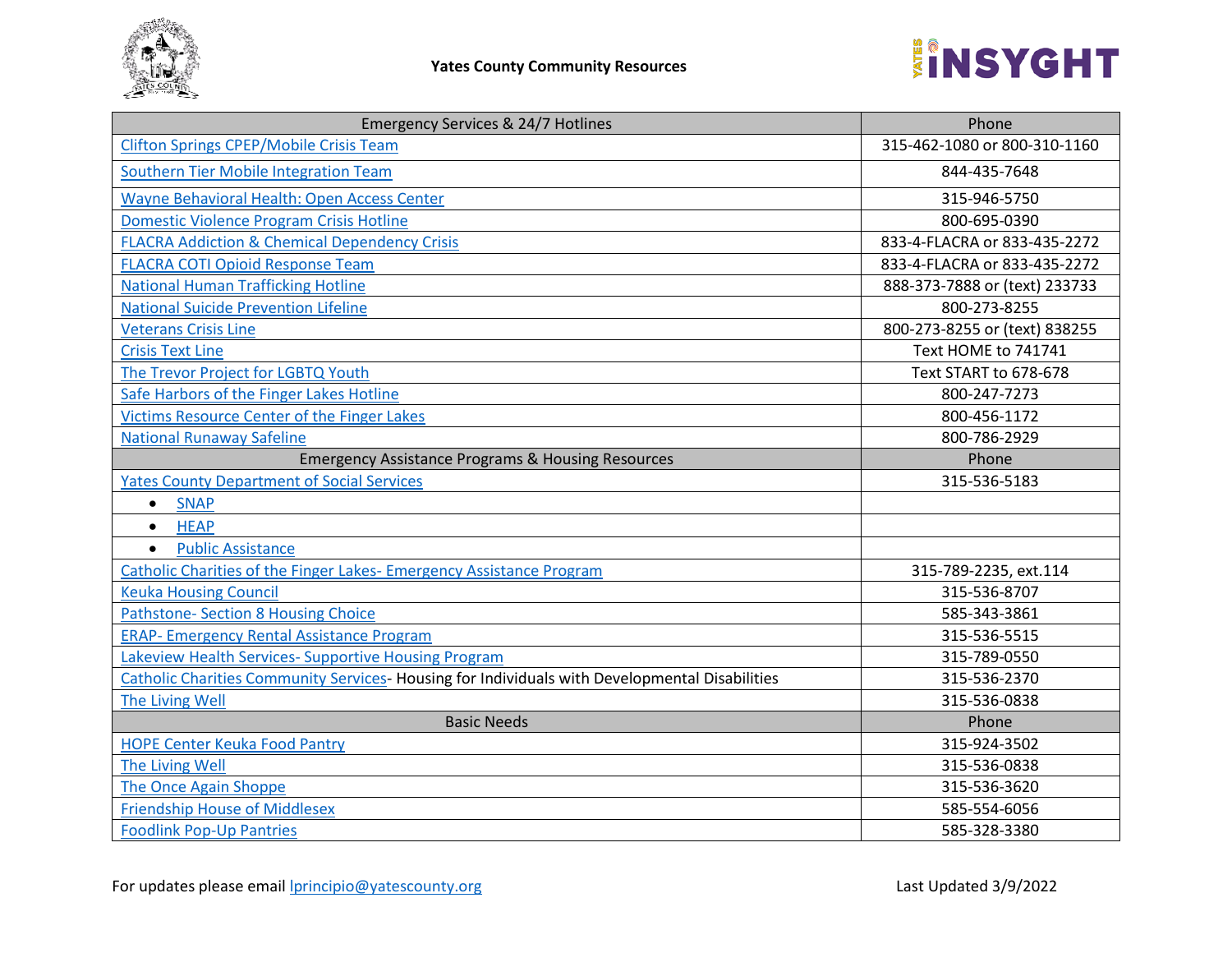

| <b>Pet Partner Connections</b>                                    | 315-694-6449 |
|-------------------------------------------------------------------|--------------|
| <b>Outpatient Mental Health Treatment Centers</b>                 | Phone        |
| John D. Kelly Behavioral Health                                   | 315-531-2400 |
| <b>FLACRA</b>                                                     | 315-536-7751 |
| <b>Finger Lakes Community Health</b>                              | 315-536-2752 |
| Family Counseling Services of the Finger Lakes                    | 315-789-2613 |
| <b>Mosaic Health- Rushville</b>                                   | 585-554-4400 |
| <b>Other Counseling &amp; Family Services</b>                     | Phone        |
| Keuka Counseling- A Healing Journey                               | 315-536-7329 |
| Wise Tree Therapy- Melissa Cantiello, LCSW                        | 646-783-8179 |
| Joseph Peters-LCSW                                                | 315-536-9976 |
| <b>Colleen Johnston- LCSWR</b>                                    | 315-748-8699 |
| Carol Coles-LCSW                                                  | 315-531-4050 |
| Tanya Nesbit Baker- LPN, LMSW                                     | 315-719-9936 |
| Sherri Borglum- MA, LCAT, ATR-BC, CASAC, CHT                      | 716-989-5652 |
| Patricia Hetrick-CSW                                              | 315-531-3004 |
| Janet Lewis, MD- Psychiatrist                                     | 315-536-6050 |
| Deborah L. Casson- PMHNP, CNS-BC, MS                              | 585-789-0221 |
| Family Support Center @ Penn Yan Central Schools                  | 315-536-3325 |
| <b>Connected Treasures Child &amp; Family Counseling Services</b> | 315-758-0587 |
| G.A.T.E./ Gaining Awareness through Education                     | 315-789-1709 |
| <b>LOCAL AREA LIST OF COUNSELING RESOURCES</b>                    |              |
| <b>Psychology Today</b>                                           |              |
| <b>Talkspace</b>                                                  |              |
| <b>BetterHelp</b>                                                 |              |
| <b>Substance Abuse Treatment Centers &amp; Services</b>           | Phone        |
| Finger Lakes Area Counseling & Recovery Agency (FLACRA)           | 315-536-7751 |
| Rochester Regional Health- Chemical Dependency Services           | 585-723-7366 |
| Wayne Behavioral Health: Open Access Center                       | 315-946-5750 |
| <b>Yates County Drug Treatment Court</b>                          | 315-536-5548 |
| Council on Alcoholism & Addiction Services of the Finger Lakes    | 315-536-2435 |
| <b>Huther Doyle- Addiction Recovery Services</b>                  | 585-325-5100 |
| Care Management & Service Providers                               | Phone        |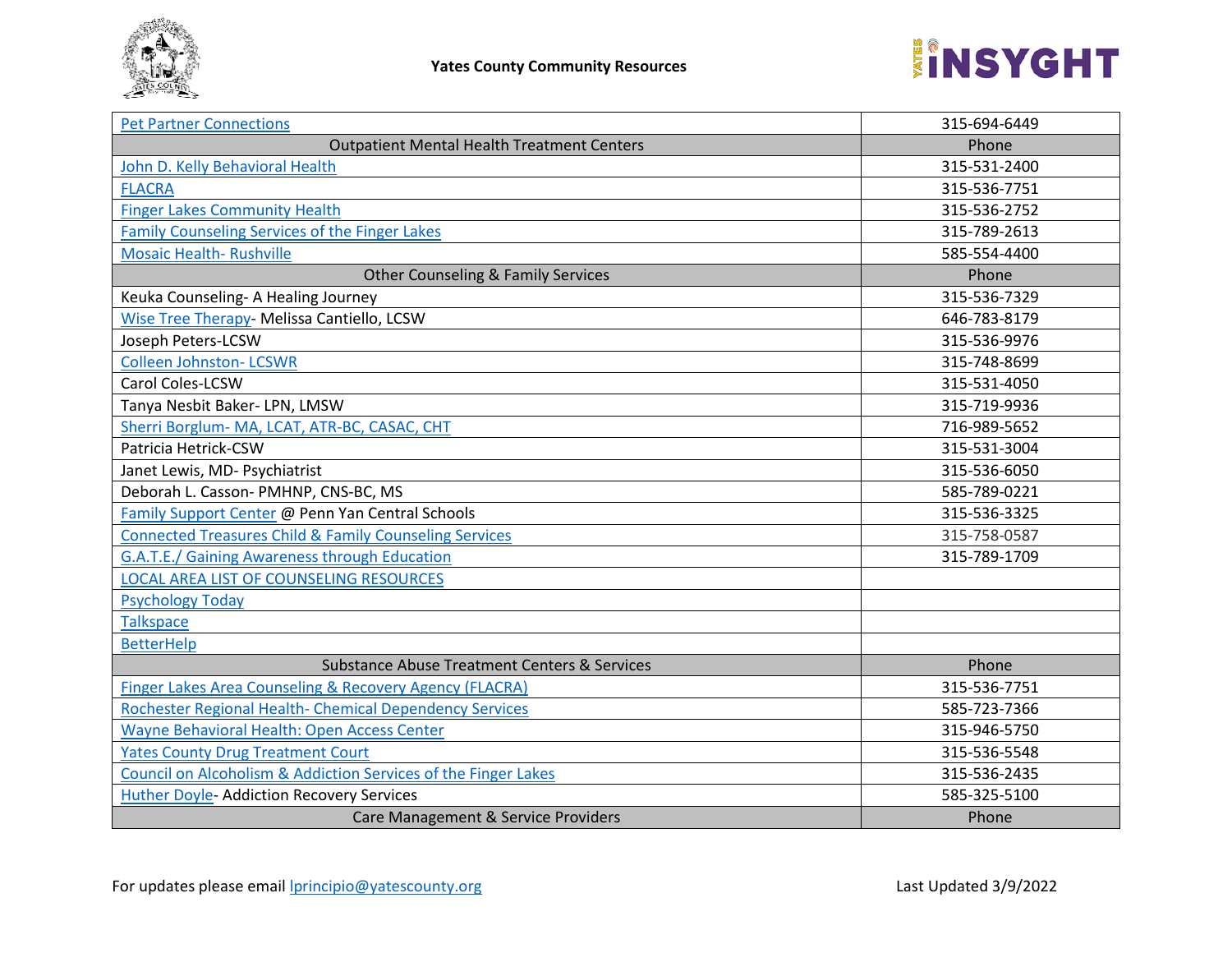

| <b>HHUNY- Referral &amp; List of Providers</b>                                                                           | 855-613-7659           |
|--------------------------------------------------------------------------------------------------------------------------|------------------------|
| <b>CHHUNY- Referral &amp; List of Providers</b>                                                                          | 855-209-1142           |
| Access to Community Support Programs and Services                                                                        | Phone                  |
| <b>Children and Youth SPOA</b>                                                                                           | 315-536-5116           |
| <b>Adult SPOA</b>                                                                                                        | 315-694-7444           |
| <b>Adult Outreach-Transitional Case Management</b>                                                                       | 315-694-7444           |
| <b>Health Insurance</b>                                                                                                  | Phone                  |
| New York State of Health- Marketplace                                                                                    | 855-355-5777           |
| <b>Finger Lakes Community Health- Navigators</b>                                                                         | 315-399-7386           |
| <b>HIICAP through Pro Action Yates OFA</b>                                                                               | 315-279-4321           |
| <b>Support Groups &amp; Peer Programs</b>                                                                                | Phone                  |
| <b>Aspire Hope</b>                                                                                                       | 607-776-2164           |
| Support Together for the Emotional & Mental Sobriety & Serenity (STEMSS) Mondays @ 12pm                                  | 315-789-0550 ext. 2177 |
| <b>Alcoholics Anonymous</b>                                                                                              | 315-789-5955           |
| Al-Anon Support Group Tuesdays, 7pm @ St. Paul's Lutheran Church                                                         | 315-536-8165           |
| Journey Through Life Grief and Loss Support Group 2 <sup>nd</sup> & 4 <sup>th</sup> Tuesdays @ 7pm, Canandaigua Recovery | 833-435-2272           |
| Bereavement Support Group 1 <sup>st</sup> & 3 <sup>rd</sup> Wednesdays, 6:30 pm @The Living Well                         | 315-536-0838           |
| New Hope Cancer Support Group 1st & 3rd Thursdays, 6pm @ The Living Well                                                 | 315-536-0838           |
| Paul's Place-drop-in respite program for Early Stage Alzheimer's and Dementia patients                                   | 315-536-0838           |
| Memory Café-4 <sup>th</sup> Saturday of the month, 10 am @ Branchport UMC                                                | 315-536-0838           |
| <b>Alzheimer's Association</b>                                                                                           | 1-800-272-3900         |
| Lakeview Health Services Recovery Center Club/ Drop-In                                                                   | 315-789-1804           |
| <b>Keuka Compass</b>                                                                                                     |                        |
| <b>Employment/Education Services</b>                                                                                     | Phone                  |
| <b>Workforce Development</b>                                                                                             | 315-536-5140           |
| <b>Literacy Volunteers Ontario/Yates</b>                                                                                 | 315-536-6799           |
| <b>NYS Department of Labor</b>                                                                                           | 315-789-1771           |
| <b>ACCES-VR-</b> Adult Career and Continuing Education Services- Assisting Individuals with Disabilities                 | 315-789-0191           |
| Legal Assistance                                                                                                         | Phone                  |
| Legal Assistance of Western NY-LawNY                                                                                     | 866-781-5235           |
| <b>Center for Dispute Settlement</b>                                                                                     | 315-531-3409           |
| <b>Yates County Probation</b>                                                                                            | 315-536-5155           |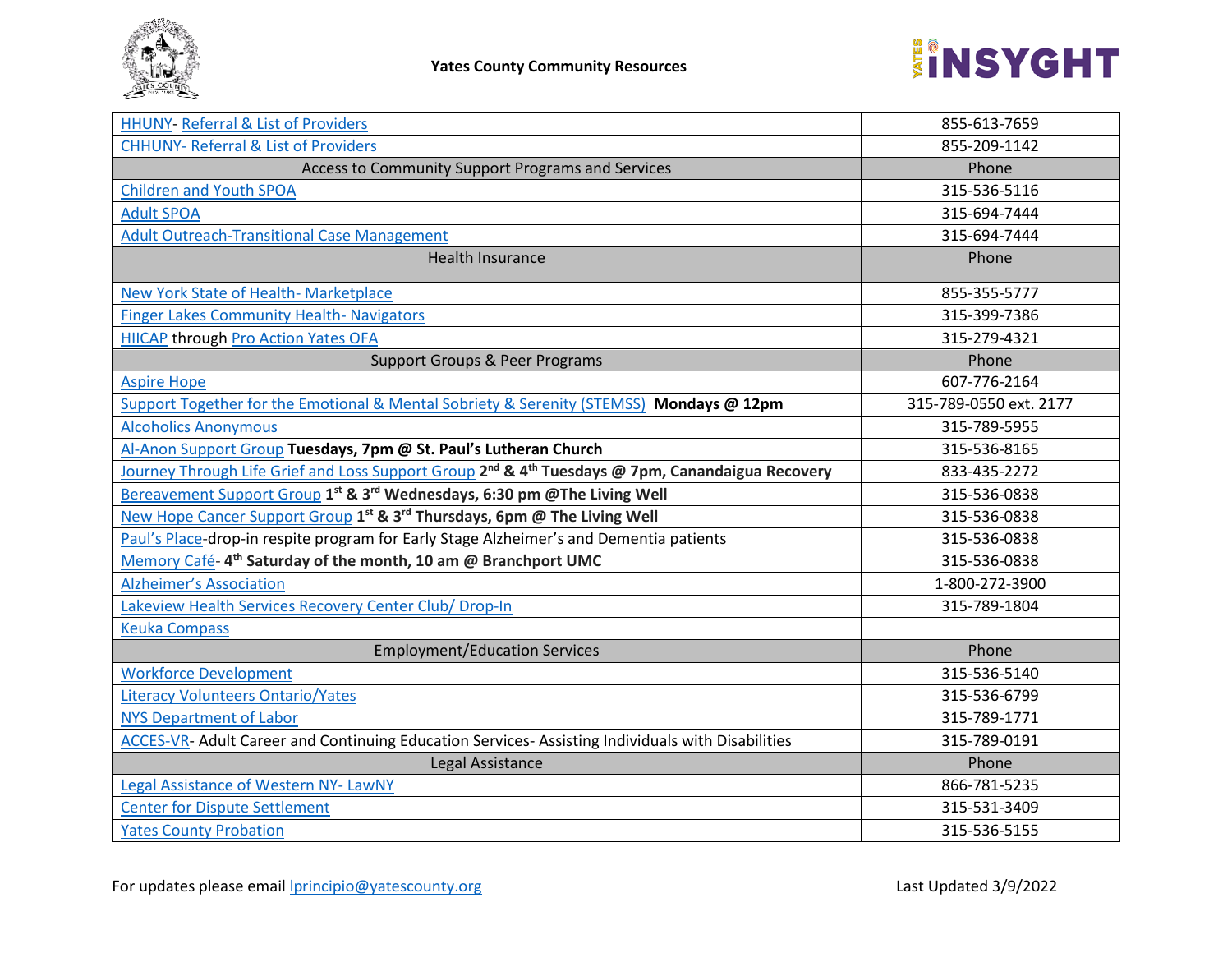

| <b>Yates County PINS Diversion</b>                           | 315-536-5183 |
|--------------------------------------------------------------|--------------|
| <b>Support Collections Unit</b>                              | 888-208-4485 |
| <b>Veteran Services</b>                                      | Phone        |
| <b>Yates County Veterans Service Agency</b>                  | 315-536-5196 |
| Johnson-Costello American Legion Post 355                    | 315-536-8222 |
| Canandaigua VA Medical Center                                | 585-394-2000 |
| <b>Bath VA Medical Center</b>                                | 607-664-4000 |
| <b>Community Programs</b>                                    | Phone        |
| <b>Cornell Cooperative Extension</b>                         | 315-536-5123 |
| <b>Big Brothers, Big Sisters</b>                             | 315-719-4869 |
| <b>Yates County Youth Bureau</b>                             | 315-531-3451 |
| <b>Yates County Public Health</b>                            | 315-536-5160 |
| <b>Child and Family Resources</b>                            | 315-536-1134 |
| <b>Targeted Regional Permanency Center</b>                   | 315-789-2235 |
| Penn Yan Public Library                                      | 315-536-6114 |
| <b>Dundee Library</b>                                        | 607-243-5938 |
| <b>Branchport Public Library</b>                             | 315-595-2899 |
| Mabel D. Blodgett Memorial Reading Center                    | 585-554-3939 |
| <b>Living Well</b>                                           | 315-536-0838 |
| <b>Our Town Rocks</b>                                        | 607-426-4015 |
| <b>Milly's Pantry</b>                                        | 315-694-7350 |
| <b>Care Net</b>                                              | 315-536-7333 |
| <b>Yates Transit Service</b>                                 | 315-694-7700 |
| Pro Action of Steuben & Yates                                | 315-279-4321 |
| <b>Yates Community Center &amp; Elevate Youth</b>            | 315-536-3354 |
| <b>Yates County Chamber of Commerce</b>                      | 315-536-3111 |
| Services for Individuals with Developmental Disabilities     | Phone        |
| NYS Office of People with Developmental Disabilities (OPWDD) | 866-946-9733 |
| <b>Mozaic</b>                                                | 315-536-7447 |
| <b>Catholic Charities Family &amp; Community Services</b>    | 315-536-2370 |
| <b>Person Centered Services</b>                              | 855-208-3533 |
| <b>Prime Care</b>                                            | 844-347-3168 |